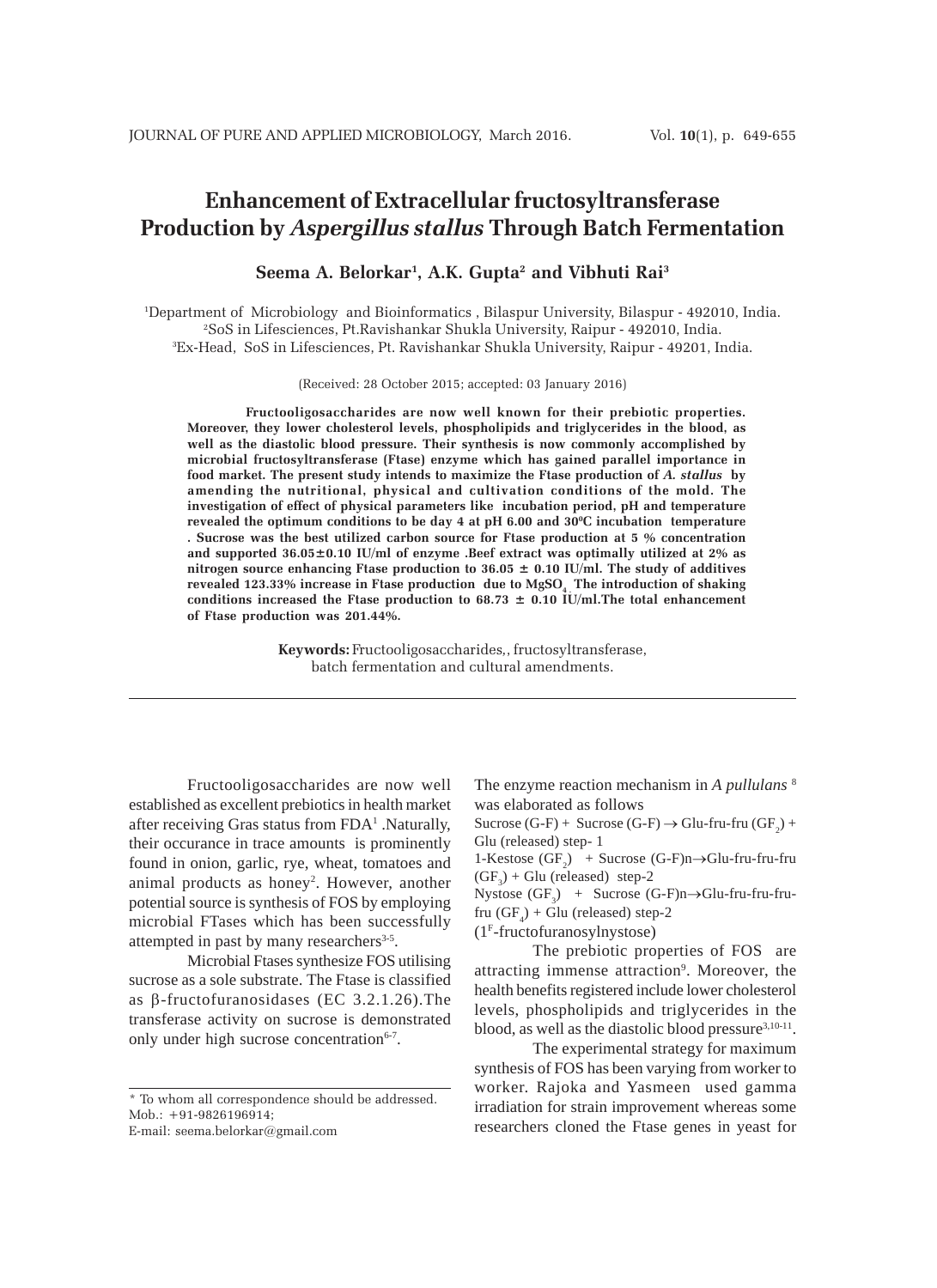enhancement of the Ftase production $12$ . The more practical approach followed by some researchers was enhancement of Ftase by optimization of the physico-cultural parameters of the enzyme production. Optimization was done either by experimental designing<sup>13-15</sup> or by single factor replacement method $16-17$ . The present study aims at investigation of degree of increment in Ftase production by alterations in physico-chemical parameters and its potential for industrial applications.

# **MATERIALS AND METHODS**

#### **Isolation and maintainance of the mold**

The mold was isolated in the screening studies was observed to have Ftase production potential (18). It was morphologically identified to be *A. stallus* at Agharkar research institute, Pune. The culture is maintained on czapeckdox medium at 40<sup>o</sup>C. Subculturing is done after every 1 month. **Preparation of the inoculum**

The innoculum was standardized to have  $2.6 \times 10^6$  cfu conidia/ml for all the inoculations.

**Batch fermentation studies for production of Ftase**

The basal medium used for Ftase production contained 20 ml of basal medium was transferred to separate 100 ml cotton plugged conical flasks<sup>19</sup>. The flasks were then sterilized in an autoclave for  $15$  min at  $121^{\circ}$ C and cooled at room temperature. 0.8 ml inoculum was transferred to each flask. All the experiments were run parallel in triplicates.The filtrate after harvesting biomass was used as source of extracellular enzyme. The biomass was separated, washed and weighed.

### **Ftase enzyme assay**

0.1 ml of crude enzyme was added to 1.0 ml of 50% sucrose solution and incubated for 1 h at 60°C. 2 ml of DNSA reagent was added to the reaction mixture (20). The enzymatic reaction was terminated by keeping the test tube at 100°C in a water bath for 10 min.

### **Total protein content**

The total protein was assayed following Lowry *et al.* (21).

### **Determination of Biomass**

The cell mass was determined by filtration of the fermentation broth, washed with distilled water and weighed.

# **Statistical analysis**

J PURE APPL MICROBIO*,* **10**(1), MARCH 2016.

All the experiments were repeated at least three times and the results were reproducible. The mean and standard errors were determined. The data was subjected to t- test and one way ANOVA using SPSS (16.0) software.

# **Optimization of cultural and nutritional parameters for Ftase production**

Effect of incubation period, temperature and initial pH of the medium on ftase production

The effect of incubation period was investigated from day 1-day 10. The enzyme assay, total proteins and cell mass determination after every 24h interval till 10 days was performed.

The effect of incubation temperature was investigated at 10°C, 20°C, 30°C, 40°C, 50°C and 60°C on production of enzyme. The fermentation was terminated on day 4. The initial pH of the medium was adjusted to 3.0, 4.0, 5.0, 5.5, 6.0, 7.0 and 8.0 in the experimental setup.

### **Qualitative and quantitative screening of carbon sources for optimum Ftase production**

The effect of replacement of sucrose by glucose, lactose, fructose, galactose, inulin and starch in the basal medium was investigated. Quantitative effect of the selected carbon source was also studied within a range of 1% to 10%.

# **Qualitative and quantitative screening of nitrogen sources for optimum Ftase production**

Effect of different organic and inorganic nitrogen sources such as peptone, yeast extract, yeast extract + peptone, meat extract, urea, beef extract, ammonium nitrate, ammonium sulfate and potassium nitrate were evaluated for the optimum enzyme production. Quantitative effect of the selected nitrogen source was also studied within a range of 0.25% to 2.0% on Ftase production.

### **Effect of additives, metal ions, vitamins and amino acids**

Various additives and metal ions (0.1%) were added to the basal medium to investigate its effect on Ftase production viz. calcium chloride, copper sulphate, zinc sulphate, ferric sulphate, tween-80, poly ethylene glycol, carboxy methyl cellulose, sodium dodecyl sulphate and ethylene di-amine tetra acetic acid was investigated. The effect of 0.01% vitamin solution supplemented in the basal media was investigated for biotin, pyridoxin-HCl, riboflavin, p-aminobenzoic acid and nicotinic acid. Similarly the effect of 0.01% amino acid solution of alanine, aspartic acid, cysteine,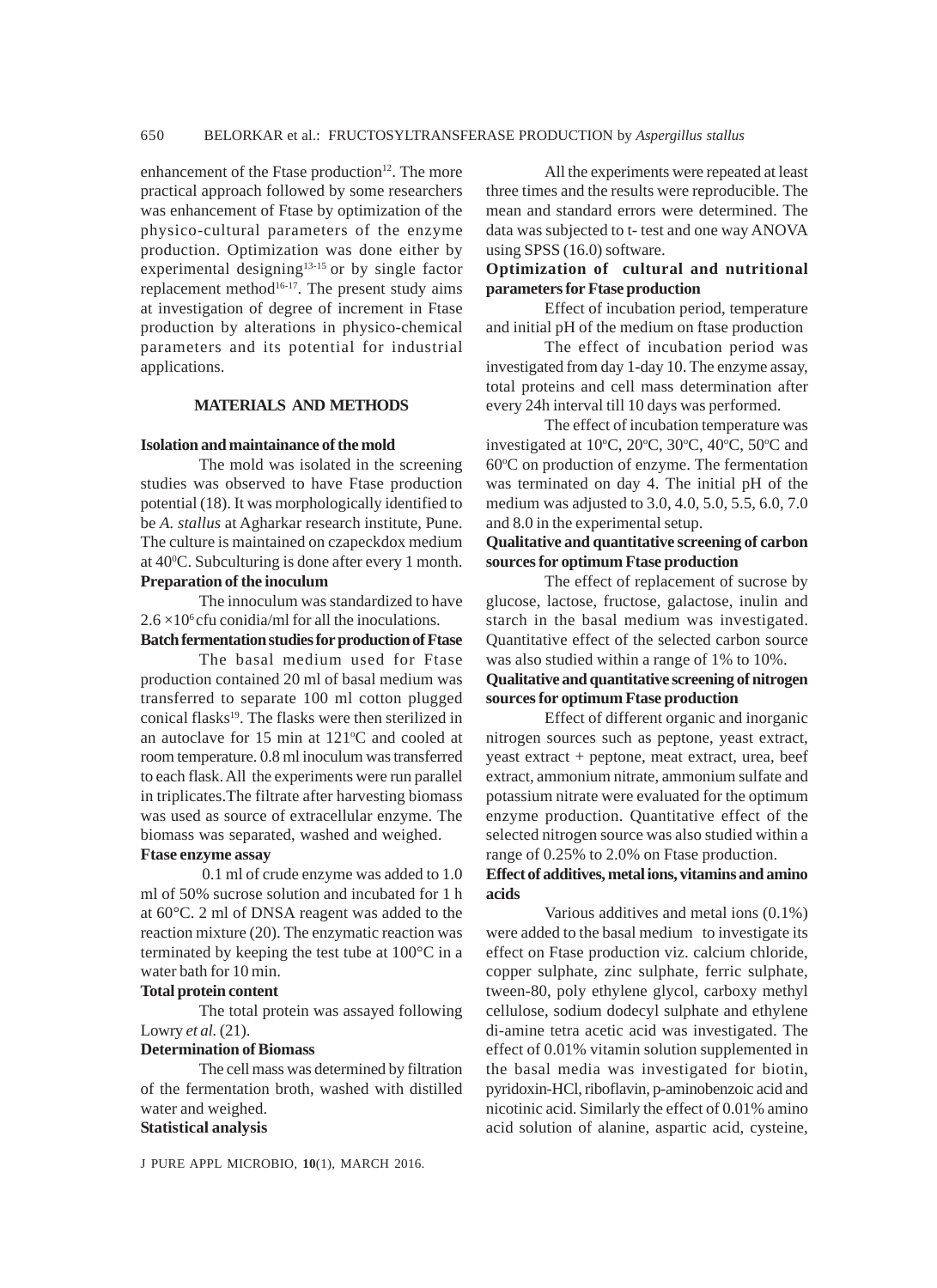cystine, glutamine, histidine, leucine, lysine, tyrosine and thiamine supplemeted in basal medium was investigated.

# **Effect of agitation**

The effect of introduction of shaking condition (240rpm) on production of fructosyltransferase was investigated.

#### **RESULTS AND DISCUSSION**

The optimization of enzyme production has been carried out by many workers either by single factor replacement or by experimental designing to increase the enzyme yield. The effect of incubation period, different temperatures, pH, carbon sources, nitrogen sources, different additives and shaking conditions were assessed on the production of Ftase by *A. stallus.*

# **Effect of incubation period, temperature and initial pH of the medium on ftase production**

The study on effect of incubation period revealed day 4 was the best time for optimum Ftase production  $22.80 \pm 0.10$  IU/ml and specific activity of  $18.59 \pm 0.05$ IU/mg of protein. The details of enzyme produced on each day is given in Table - 1.The biomass of *A. stallus* was recorded to be  $1.15 \pm 0.05$  g/ 100 ml on the 1<sup>st</sup> day of incubation.

The biomass increased up to the  $4<sup>th</sup>$  day, the value being  $33.20 \pm 0.10$  g/ 100 ml and remained nearly stable up to 6<sup>th</sup> day. A gradual decline was observed up to 10<sup>th</sup> day with the biomass recorded as  $26.90 \pm$ 0.15 g/ 100 ml (Table-1).

Figure-1a shows the results that temperature had a significant effect on extracellular fructosyltransferase production. At 10°C, no growth was observed and no extracellular fructosyltransferase production was recorded. The activity started increasing thereafter with a maximum value at  $30^{\circ}$ C (20.30  $\pm$  0.03 IU/ mg protein) and then showed a decline at  $40^{\circ}$ C (15.16  $\pm$  0.13 IU/ mg protein). However, further rise in temperature was inhibitory to the growth of *A. stallus.* No activity was recorded at  $50^{\circ}$ C and  $60^{\circ}$ C.

Different pH, ranging from 3.0 to 8.0, was selected to study the effect of pH on enzyme production (Figure -1b). The statistical analysis indicates that pH had a significant effect on extracellular fructosyltransferase production. The extracellular fructosyltransferase production increased with increase in pH up to 6.0 and gradually decreased with further increase in the pH up to 8.0. The optimum pH which supported maximum extracellular fructosyltransferase activity of  $20.32 \pm 0.11$  IU/ mg protein was 6.0. The minimum

| Period   | $\text{Biomass}(\mathbf{g})$ | Frase $(IU/ml)$  | Protein $(mg/ml)$ | Ftase (IU/ mg protein) |
|----------|------------------------------|------------------|-------------------|------------------------|
| Day 1    | $1.15 \pm 0.05$              | $0.18 \pm 0.02$  | $0.11 + 0.002$    | $6.81 \pm 0.14$        |
| Day 2    | $15.75 + 0.15$               | $12.88 + 0.18$   | $0.85 + 0.002$    | $15.14 + 0.22$         |
| Day 3    | $21.30 + 0.05$               | $18.57 \pm 0.14$ | $1.02 + 0.002$    | $18.09 + 0.14$         |
| Day 4    | $33.20 + 0.10$               | $22.80 + 0.10$   | $1.22 + 0.001$    | $18.59 + 0.05$         |
| Day 5    | $33.15 \pm 0.10$             | $16.81 + 0.10$   | $0.96 + 0.002$    | $17.35 \pm 0.09$       |
| Day 6    | $33.15 + 0.05$               | $13.24 \pm 0.31$ | $0.74 + 0.002$    | $17.74 + 0.36$         |
| Day 7    | $26.25 + 0.20$               | $10.95 + 0.10$   | $0.70 + 0.004$    | $15.55 + 0.23$         |
| Day 8    | $26.20 + 0.20$               | $6.29 + 0.10$    | $0.68 + 0.002$    | $9.12 \pm 0.18$        |
| Day 9    | $26.15 \pm 0.05$             | $5.68 + 0.10$    | $0.62 + 0.002$    | $9.10 + 0.13$          |
| Day $10$ | $26.90 + 0.15$               | $2.78 \pm 0.10$  | $0.60 \pm 0.002$  | $4.59 \pm 0.15$        |

**Table 1.** Effect of incubation period on extracellular fructosyltransferase production by *Aspergillus stallus*

**Table 2.** Effect of vitamins on extracellular fructosyltransferase production (IU/ mg protein) by *Aspergillus stallus*

| Vitamins $(0.01\%)$ | Ftase(IU/ $mg$ protein)     | Vitamins $(0.01\%)$  | Ftase(IU/ $mg$ protein) |
|---------------------|-----------------------------|----------------------|-------------------------|
| Control             | $20.08 + 0.17$ <sup>a</sup> | Riboflavin           | $19.12 + 0.12^{\circ}$  |
| <b>Biotin</b>       | $18.11 + 0.11^d$            | p-amino benzoic acid | $18.12 + 0.11^d$        |
| Pyridoxin-HCl       | $19.23 \pm 0.10^b$          | Nicotinic acid       | $19.23 + 0.12^b$        |

Mean within a column with different lowercase letter are statistically significant (P<0.05)

J PURE APPL MICROBIO*,* **10**(1), MARCH 2016.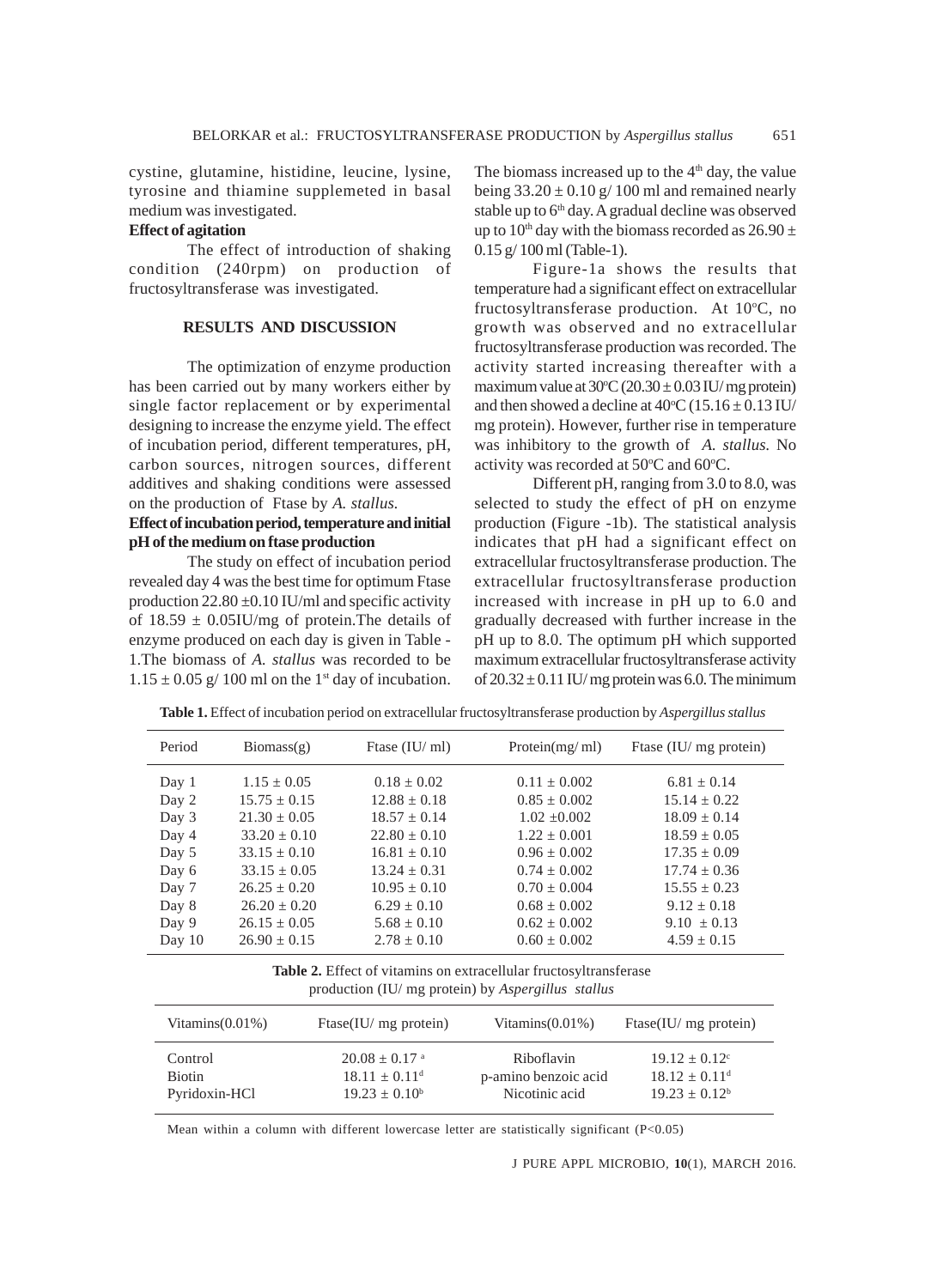extracellular fructosyltransferase production was registered at pH 3.0 of  $17.18 \pm 0.12$  IU/ mg protein. At pH 8.0, the activity was  $15.35 \pm 0.16$  IU/ mg protein.

# **Qualitative and quantitative screening of carbon sources for optimum Ftase production**

Five different carbon sources *i.e*. fructose, glucose, maltose, inulin and starch were substituted in place of sucrose in the basal medium and fructosyltransferase activity was assayed in culture filtrate. The effect of different carbon sources on extracellular production of fructosyltransferase by *A. stallus* was investigated and recorded in Figure 2(primary axis). The maximum activity was recorded in medium containing sucrose as sole source of carbon. The extracellular fructosyltransferase production was  $20.32 \pm 0.10$  IU/ mg protein. The minimum fructosyltransferase production was recorded to be  $16.10 \pm 0.20$  IU /mg protein with glucose as sole source of carbon in the medium.



**Fig. 1a.** Effect of temperature on extracellular fructosyltransferase production by *Aspergillus stallus.* Values with different alphabet labels are statistically significant at  $p<0.05$ 

nitrate in the basal medium (Figure-3). The preferred nitrogen source for Ftase production was found to be the beef extract, the value being  $26.01 \pm 0.12$ IU/ mg protein. The optimum activity was supported at 2.0% of beef extract in the culture medium  $(29.40 \pm 0.08 \text{ IU/mg protein})$ . However, the production did not increase with further increase in the concentration of beef extract.

### **Effect of additives, metal ions, vitamins and amino acids**

Effect of additives supplemented in trace amounts on the Ftase production was investigated. The effect of additives like magnesium sulphate, manganese sulphate, calcium chloride, copper

J PURE APPL MICROBIO*,* **10**(1), MARCH 2016.

The result on the effect of optimum concentration of sucrose in the culture medium for extracellular fructosyltransferase production is given in Figure 2(Secondary axis). The minimum fructosyltransferase production was recorded at 1% sucrose concentration to be  $20.32 \pm 0.10$  IU/ mg protein. The optimum concentration of sucrose was found 5% at which the extracellular fructosyltransferase production increased to 23.57  $\pm$  0.10 IU/ mg protein.

# **Qualitative and quantitative screening of nitrogen sources for optimum Ftase production**

The effect of different organic and inorganic nitrogen sources were investigated on extracellular fructosyltransferase production by the four selected fungi. The sources experimented were 0.25% of yeast extract, beef extract, peptone, yeast extract (YE) + peptone, potassium nitrate, ammonium sulphate, ammonium phosphate and ammonium chloride were used to replace sodium



**Fig. 1b.** Effect of initial pH on extracellular fructosyltransferase production by *Aspergillus stallus.* Values with different alphabet labels are statistically significant at  $p<0.05$ 



Flase (U/mi) EEE Flase (U/mg) - F-Flase (U/mi) - F-Flase (U/mg)

**Fig. 2.** Effect of different carbon sources on extracellular Fructosyltransferase production by *Aspergillus stallus.* Values with different alphabet labels are statistically significant at  $p<0.05$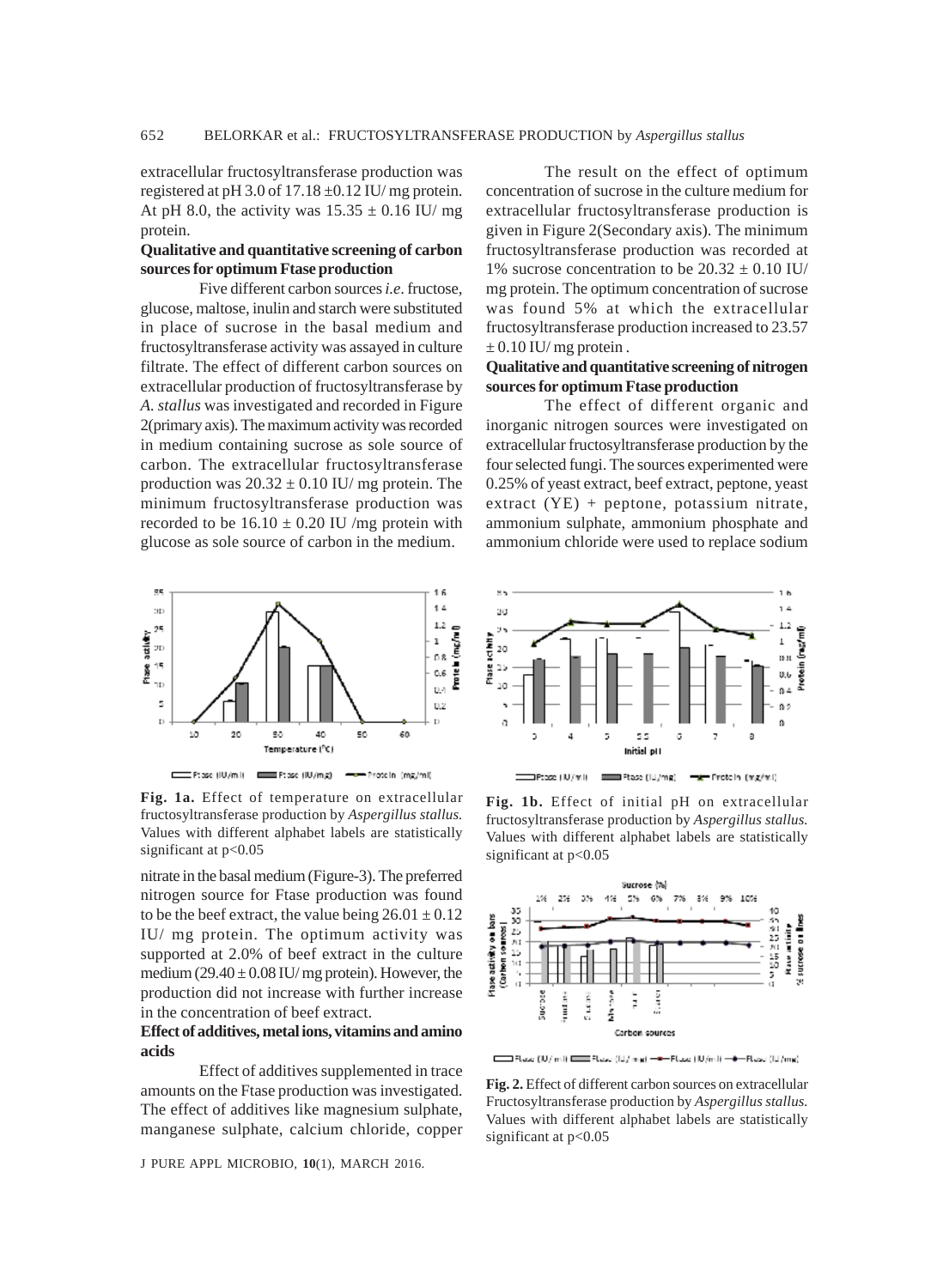

(1- Yeast extract, 2- Sodium nitrate, 3- Beef extract, 4- Peptone, 5- YE + Peptone, 6- Potassium nitrate, 7- Ammonium sulphate, 8- Ammonium phosphate, 9- Ammonium chloride)

**Fig. 3.** Effect of different nitrogen sources on extracellular fructosyltransferase production by *Aspergillus stallus.* Values with different alphabet labels are statistically significant at p<0.05. (legend as per figure-3)

sulphate, zinc sulphate, ferric sulphate, tween-80, tween-20, polyethylene glycol, carboxy methyl cellulose, sodium dodecyl sulphate, magnesium chloride and potassium chloride was investigated (Figure-4). Also the effect of vitamins like, biotin, pyridoxin-HCl, riboflavin, p-aminobenzoic acid and nicotinic acid was determined on Ftase production. The effect of amino acids like, alanine, aspartic acid, cysteine, cystine, glutamine, histidine, lysine, tyrosine, thiamine, leucine and lysine



(1-Control, 2-Magnesium sulphate, 3-Maganese sulphate, 4-Calcium chloride, 5-Copper sulphate, 6-Zinc sulphate, 7-Ferric sulphate, 8-Tween 80, 9-Tween 20, 10- Polyethylene glycol, 11-CMC, 12-SDS, 13-Magnesium chloride, 14-Potassium chloride, 15-Sodium chloride, 16- EDTA)

**Fig. 4.** Effect of different additives on extracellular fructosyltransferase production by *Aspergillus stallus.* Values with different alphabet labels are statistically significant at p<0.05. (legends as per figure-4)

supplemented in the basal medium was investigated. A statistically significant positive response was seen by addition of magnesium sulphate, manganese sulphate, sodium chloride, carboxy methyl cellulose, magnesium chloride and potassium chloride which exhibited increase in the production of fructosyltransferase. The highest relative activity was found to be 135.26% under the influence of carboxy methyl cellulose.

**Table 3.** The effect of amino acids on extracellular Fructosyltransferase production (IU/ mg protein) by *A. stallus.*

| Amino acid $(0.01\%)$ | Ftase(IU/ mg protein)         | Amino acid $(0.01\%)$ | Ftase(IU/ $mg$ protein)       |
|-----------------------|-------------------------------|-----------------------|-------------------------------|
| Control               | $20.08 \pm 0.17^{\circ}$      | Histidine             | $12.21 + 0.10h$               |
| Alanine               | $15.23 \pm 0.11$ <sup>f</sup> | Lysine                | $17.23 \pm 0.02^{\text{d}}$   |
| Aspartic acid         | $19.33 + 0.23^b$              | Tyrosine              | $16.22 + 0.13^e$              |
| Cysteine              | $13.22 + 0.14$ <sup>g</sup>   | Thiamine              | $15.26 \pm 0.11$ <sup>f</sup> |
| Cystine               | $12.23 + 0.14h$               | Leucine               | $18.88 \pm 0.10^{\circ}$      |
| Glutamine             | $11.22 + 0.12^i$              | Lysine                | $15.23 + 0.12$ <sup>f</sup>   |

Mean within a column with different lowercase letter are statistically significant (P<0.05)

**Table 4.** Effect of shaking on production of extracellular fructosyltransferase by *A. stallus*

| Organism            | Condition     | $\text{Ftase(IU/ml)}$ | Protein $(mg/ml)$ | Ftase(IU/ $mg$ protein) |
|---------------------|---------------|-----------------------|-------------------|-------------------------|
| Aspergillus stallus | <b>Static</b> | $53.11 \pm 0.10$      | $1.81 \pm 0.002$  | $29.40 + 0.08$          |
|                     | Shaking       | $68.73 \pm 0.10$      | $1.91 + 0.002$    | $35.49 + 0.11**$        |

Superscripts on values exhibits statistical significance between static and shaking conditions in the organism: \*(P<0.05); \*\* (P<0.01) and \*\*\* (P<0.001)

J PURE APPL MICROBIO*,* **10**(1), MARCH 2016.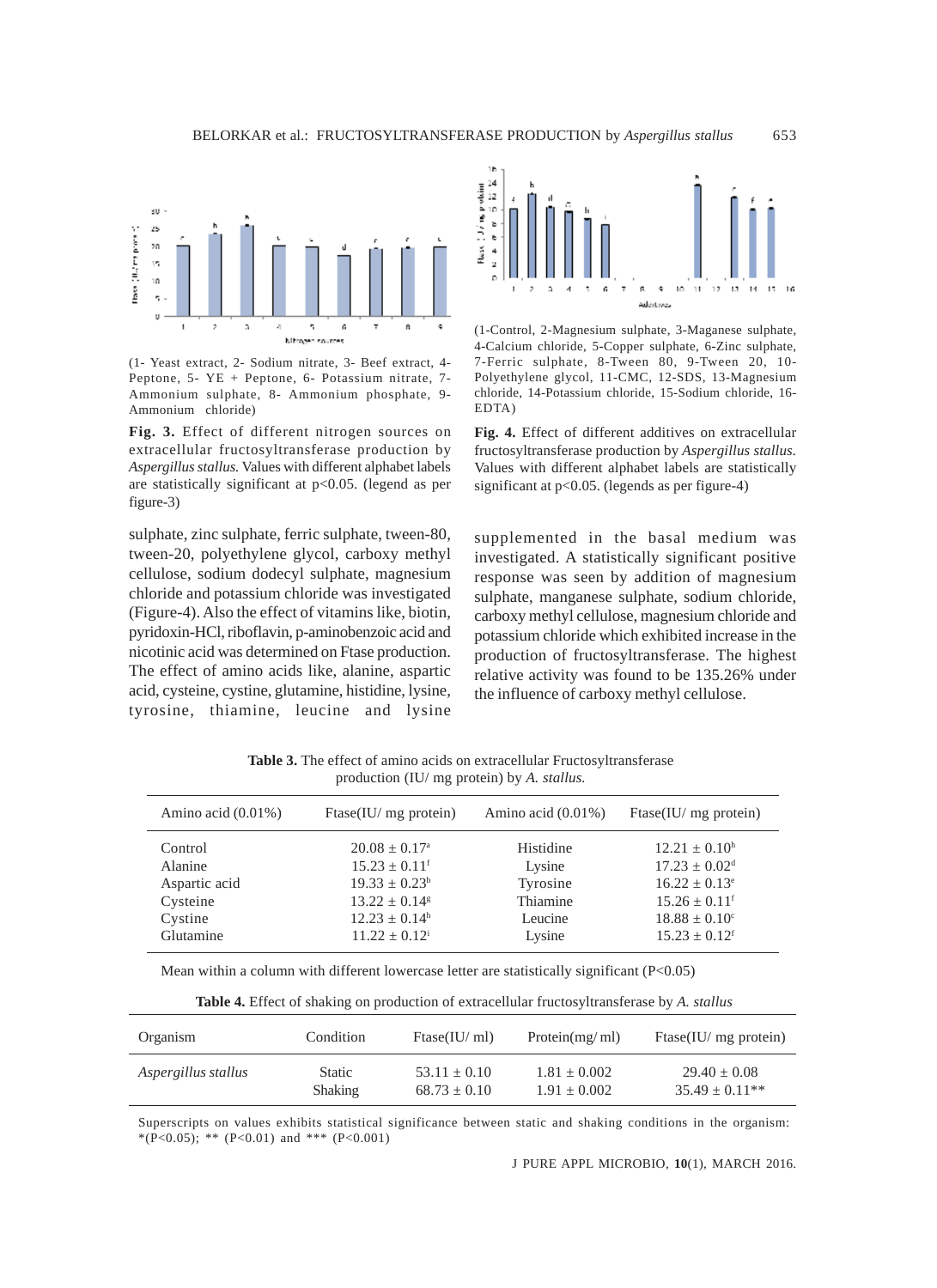### **Influence of Vitamins**

The vitamins could not influence the enzyme activity in A. *stallus*

# **Influence of amino acids**

The effect of amino acids (0.01%) like alanine, aspartic acid, cysteine, cystine, glutamine, histidine, lysine, tyrosine, thiamine, leucine and lysine supplemented in the basal medium was investigated for Ftase production by the fungal isolates. None of the tested amino acids supported high enzyme production as compared from the control.

# **Influence of shaking on production of extracellular fructosyltransferase**

The effect of shaking on fructosyltransferase enzyme production is presented in Table-4. *A. stallus* exhibited a rise of fructosyltransferase production from static (29.40  $\pm$  0.08 IU/ mg protein) to shaking (35.49  $\pm$  0.11 IU/ mg protein) condition.

### **DISSCUSSION**

The increase in biomass production was found to be associated with Ftase production in the study on *Aureobasidium pullulans* by Yun *et al*22. The present study also report similar observations of increase in Ftase production parallel to biomass up to day 4 of incubation. The growth pattern was found normal along with time period of incubation. The incubation period studied for 10 days revealed maximum extracellular Ftase on day 4, pH 6.0 and temperature  $30^{\circ}$ C. However, Patil and Butle reported optimum pH to be 5.5 for *Syncephalastrum recemosum Cohn*<sup>23</sup>. The pH of the medium is critical since it determines the ionic sate of the nutrients and hence their solubility in the medium and absorbtion by the catalysing organism $16$ .

Sucrose was found to be the best utilized source by almost all researchers as in case of the present study. Sucrose in the medium induces the production of Ftase by the microbe. The concentration of sucrose greatly influenced the Ftase production<sup> $6-7$ </sup>. 5% sucrose was found to be indusive for Ftase above which the Ftase production suffered a decline upto 10 %.

Organic sources of nitrogen like beef extract supplemented the growing organisms with growth factors naturally and supported maximum

J PURE APPL MICROBIO*,* **10**(1), MARCH 2016.

enzyme yield. In contrast, Urea was reported to be the best supporting nitrogen source for ftase with 110% increase in Ftase production has been reported by Ottoni et al.,<sup>24</sup>. Shaking was reported to be ineffective by Dhake and Patil<sup>19</sup> where as in present study it increased the yield by 29.41%. The optimization increased the overall production of Ftase up to 201.44 % which will have promising results during scale up process.

# **CONCLUSION**

It is therefore concluded that *A. stallus* used in this study for expression of extracellular Ftase exhibited a much higher positive response to the optimising parameters as compared to the previous reports, with a final hike of 201.44 % in Ftase production. The results are promising for scaling up process in a bioreactor with much higher Ftase production desirable for industrial usage.

### **REFERENCES**

- 1. Godshall, M. A. Future directions for the sugar industry. http://www.spriinc.org/buton10bftpp. html. 2007 Cited Dec 07
- 2. Sangeetha, P. T., Ramesh, M. N., Prapulla, S. G. Recent trends in the microbial production, analysis and application of fructooligosaccharides. *Trends Food Sci Technol*., 2005;**16**: 442–457.
- 3. Katapodis, P., Kalogeris, E., Kekos, D., Macris, B.J. Biosynthesis of fructo-oligosaccharides by Sporotrichum thermophile during submerged batch cultivation in high sucrose media. *Appl. Microbiol. Biotechnol.,* 2004; **63**:378–382.
- 4. Lim, J. S., Lee, J. H., Kim, J. M., Park, S.W., Kim, S.W. Effects of morphology and rheology on neo-fructosyltransferase production by Penicillium citrinum. *Biotec. Bioprocess . Eng.,* 2006; **11**:100–104.
- 5. Barbosa, G. N. O. Production of fructosyltransferase by *Rhodotorula sp*. Master of Science, University of Campinas, Sao Paulo, Brazil.,2007.
- 6. Chen, W. C., Liu, C. H. Production of bfructofuranosidase by *Aspergillus japonicus. Enzyme. Microb. Technol*., 1996; **18**:153–160.
- 7. Yun, J. W. Fructooligosaccharides-occurrence, preparation, and application. *Enzyme. Microb. Technol.,* 1996; **19**: 107–117.
- 8. Jung, K.H., Yun, W. J., Kang, K.R., Lim, J.Y., Lee, J.H. Mathematical model for enzymatic